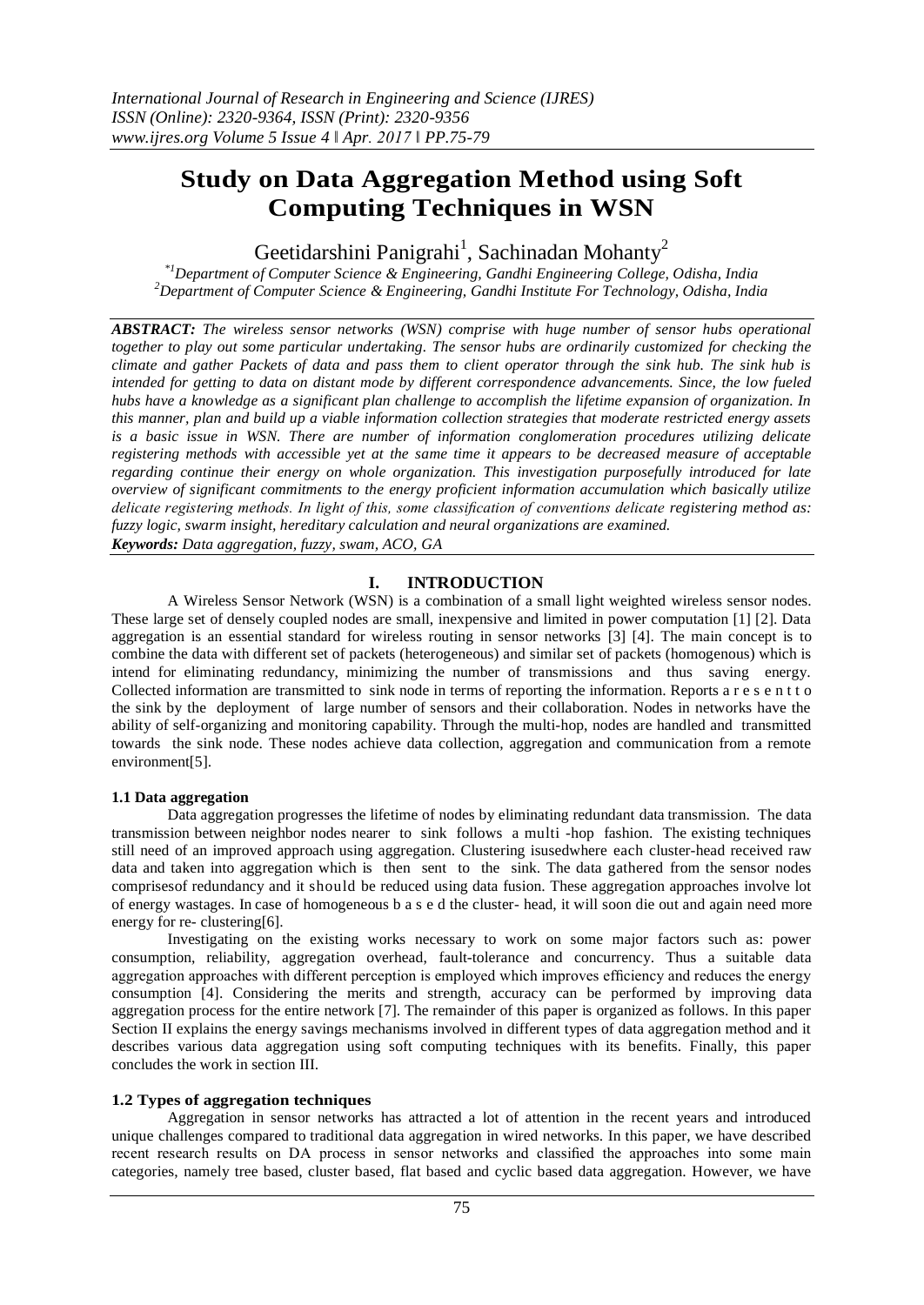also observed that there is a structure free approach is fit with many aspects. This section analyzed the different research direction of DA to reduce energy consumption.

Aggregating process is done with tree structure is called tree based approach. A typical data aggregation technique in wireless sensor networks consists a minimum spanning tree with sink node as root and communication nodes as leaves. This approach produces the optimal aggregation techniques. This kind of nodes are aggregated to form a tree with hierarchical levels. The intermediate node involves into aggregation process. Each leaf node send information to their parenting node. This spanning tree has the ability to reduce the data redundancy and so as to decrease the energy consumption[8].

The whole network is divided in to number of clusters in this approach. There is a head in each cluster is called cluster-head. Cluster-heads perform the role of aggregator which combine the data received from cluster members locally and then it transmits to the base station [9]. The data gather processing makes use of the hierarchical protocol based on clustered Architecture in [10]. The clustering process is performed as virtual backbone in the sensor network. Here, CHs are concerned with data transportation, and other cluster member nodes are free to follow their sensing tasks. This procedure can reduce the network energy consumption in number of steps as the neighbor discovery phase, CHs find phase and nodes ascription phase

In flat network each sensor nodes have a same battery power and plays the similar type of role in a network. In this type of networks, data aggregation is done in data centric routing manner. The sink usually sends a data packet to the sensor nodes, for example, flooding. Sensors that have data matching the data packet along with transmit response datapacketback to the sink in the flooding [11]. In this, each aggregation methods normally node has the same role and sensor nodes cooperate with each other to perform the sensing task. Since the number of these types of node is very large, so it is not possible to allocate a global identifier to each node. Therefore, Data centric routing is used, in which the base station sends queries to assured regions and waits for data from sensors located in the preferredregions.

A Cycle-Based Data Aggregation Scheme (CBDAS) was proposed with grid- based WSNs with a motto of extend the lifetime of a WSN. They designed the network with

2-D grid of cells and each cell has a head which has high residual energy. In this paper, cell head is linked together to form a cyclic chain. In whole round of cycling process, cell head is responsible for directly transmitting data to the BS as cycle leader. Simultaneously, all the other nodes periodically forward their sensed information to its cell head. After that, cycle header is responsible to aggregate the received the data[12].

## **II. EXISTING DATA AGGREGATION TECHNIQUESUSINGSOFT C O M PUTING METHODS**

In this paper, some types of soft computing techniques for efficient data aggregation are discussed. They are fuzzy-based data aggregation, neural-based data aggregation, swarm-based data aggregation and genetic-based dataaggregation.

#### **2.1 Fuzzy-based data aggregation technique**

A fuzzyfication function takes set of fuzzy input values for interpretation and produced as a crisp output by defuzzification. This is a simple methodto combine the results from different raw data and taken for analysis on information in a linguistic manner. It takes values between 0 and 1 is assigned by the membership function. There are three components in a fuzzy system include fuzzifier, inference engine and defuzzifier. When the fuzzifier maps each crisp by assigning truth value or degree of membership for each fuzzyset.

A membership function (TMF) is mapping function which produces a curve according tothemappingvaluesoninput.TMFrangevaries(ordegreeofmembership)between0and

1. Always these universe of discourse values used to determines an output values as a maximum choice of response. The rules use the input membership values as weighting factors to determine the final output conclusion. A suitable means of determining the appropriate membership functions using fuzzy operations represented with meaningful linguistic states (low, high, small and large) of the input variables, the degrees of membership to these sets must remain constant for certain values of the universe of discourse.

Data fusion algorithms in cluster-based using fuzzy logic theory (DFA)

[14] follows the logic methods which reduces traffic and enhances the performance of networks. In this cluster-based DFA, only few data samples are required with less computational power in the basis of extracting final accurateresult is considered as a strength of this approach. At the same time the cost value is not reduced and no assurance for security on data fusion is considered as weakness of this approach.

In the NA [15], FDA considers the objects of s e c u r i t y , energy consumption, cost reduction and accuracy in its data aggregation tree with efficient routing. Swarm-based (or ACO) data aggregation technique Behaviour of the ants is derivatived in this ACO method. Many of the studies have proved that ants find the shortest path from the food source to nest using the pheromone values. The p a t h determination of the next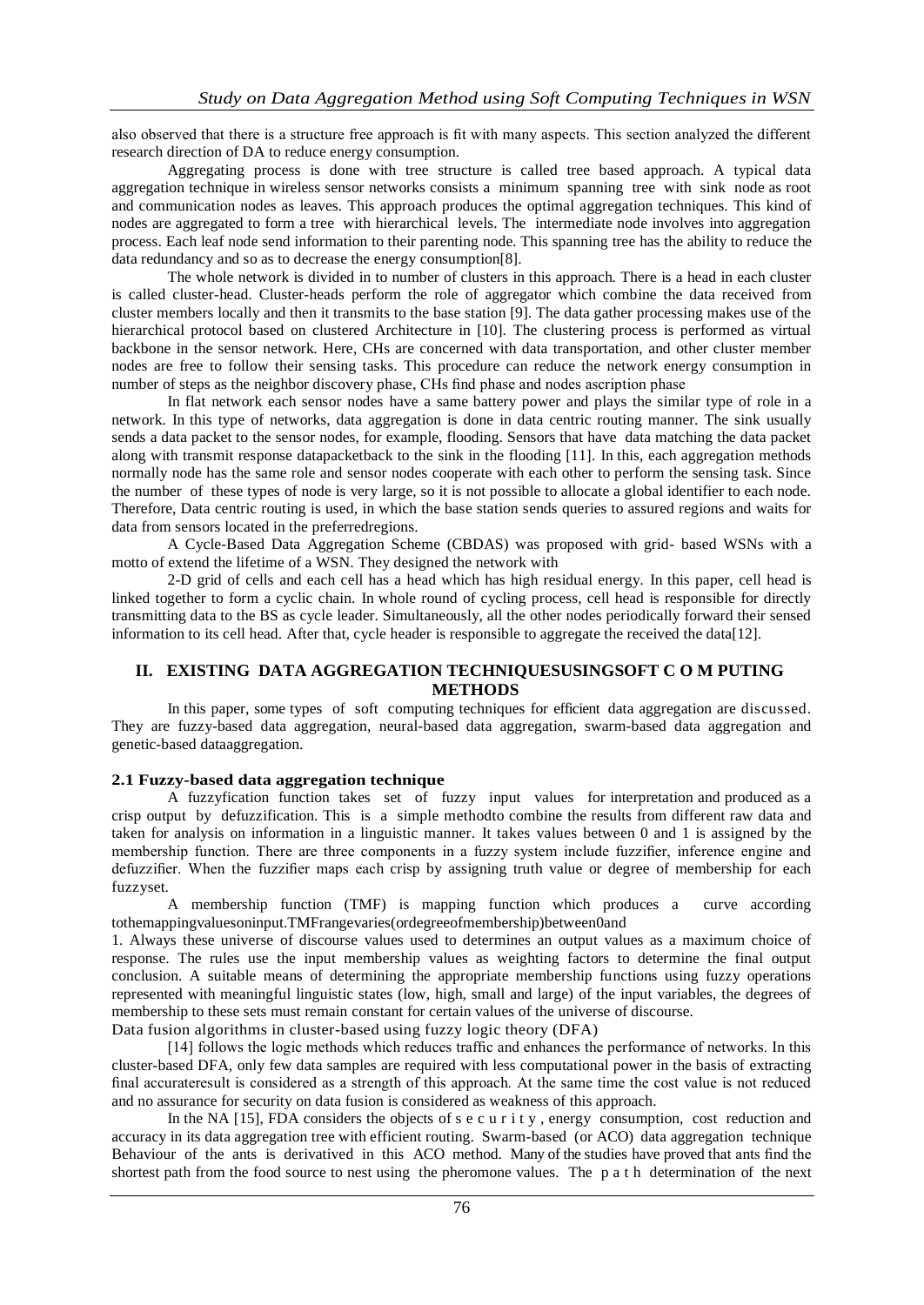movement for an ant can be guided by the pheromone values [16] which serves as a critical communication medium among ants. Target path is updated the trails with rich pheromone. ACO technique with rules as state transition and pheromone updating was developed to find out the best path of an ant. Once the ants a r e placed on a starting node, on repetition basis, state transition rule forms a solution for each ant and local pheromone- updating rule is to adjust the quantity of pheromone on its visited path periodically[17].

The main issue for data gathering on event based is the restricted communication range for each node. Due to the restriction, communication range and high network density, event forwarding are considered very challenging issues. It requires multi-hop data forwarding. In [18,] the energy-efficient ant based routing (EEABR) algorithm, based on the ant colony optimization (ACO) proposed three improvements to the EEABR algorithm as intelligent routing scheme, intelligent updating of routing tables and reducing congestion control. The author proved and shown that the energy efficiency by upto9%and64%inconverge-cast andtargettrackingscenarios isachieved.

Simulated annealing algorithm for data aggregation in sensor networks [19] have stated and proved a simulation annealing algorithm for constructing data aggregation tree in WSNs. Using fitness function. The rate of energy consumption at every data aggregation tree is simulated. The author finds the paths that connect two energy nodes are obtained by annealing method. The related data packets are combined in intermediate nodes and form one package which automatically reduced the number of transmission. For that, this data collection algorithm compared against GA-based data aggregationtree.

## **2.2 GA-based data aggregation technique**

Based upon the progression ideas of natural selection GA was proposed in the field of genetics, adaptive heuristic search algorithm. It gets the rapid growing and reorganization in artificial intelligence with advancement computing level.

- 1. Chromosomes connect the genes together which is having the long strings,
- 2. Specific trait of the organism is signified by each gene.
- 3. Genotype of organism reflected on the gene and their settings.
- 4. Mating of two organisms get shared data of genes and offspring which refers crossover.
- 5. Then the mutation of the newly created offspring is being articulated as a completely new trait.
- 6. Fitness measurement of the organism get the result of success organism in its lifetime [19].

Novel hybrid GA-artificial Bee colony (ABC)-based energy efficient clustering proposed into two phases as configuration phase and data aggregation phase [20]. Energy consumption is a major objective in cluster head environment but at same time the results do not provide accurate values and the routing. Data aggregation and routing using Grid- based routing and aggregator selection scheme (GRASS) [21] is proposed with the objective of low energy dissipation and low latency without compromising on quality. Redundancies are removed by limiting fewer numbers of bits transmission hence reduce energy consumption which automatically increases the lifetime of sensor nodes. But the results hasnot assured for accuracyvalues.

A tree-based data aggregation scheme using GA [22] have proposed formaking use of GA to achieve an efficient data aggregation tree. The fitness function in GA measured from each node in terms of assigned residual energy, number of transmission and received data packets to individuals. In further, optimal paths achieved by data aggregation tree by load balancing and energy conserved are attained. This work suitable for data aggregation process which has only on a homogeneous sensor networks. The author described the analysis in [23] focus on optimizing important performance measures such as network lifetime, data latency, data accuracy and energy consumption. Efficient routing and data aggregation tree construction, energy efficiency, data accuracy and latency are the main focus of data aggregation algorithms. The following table 1 stated various protocols with soft computing techniques on dataaggregation.

| Protocol        | Soft<br>computing<br>techniques | <b>Aggregation type Energy</b> | Cost<br>estimation | <b>Security</b> | <b>Accuracy</b> |
|-----------------|---------------------------------|--------------------------------|--------------------|-----------------|-----------------|
| <b>DFA</b> [14] | Fuzzy                           | Cluster                        |                    |                 |                 |
| $NA$ [15]       | Fuzzy                           |                                |                    |                 |                 |
| FBA [23]        | Fuzzy                           | Tree                           |                    |                 |                 |

**Table 1: Soft computing techniques based protocols on data aggregation**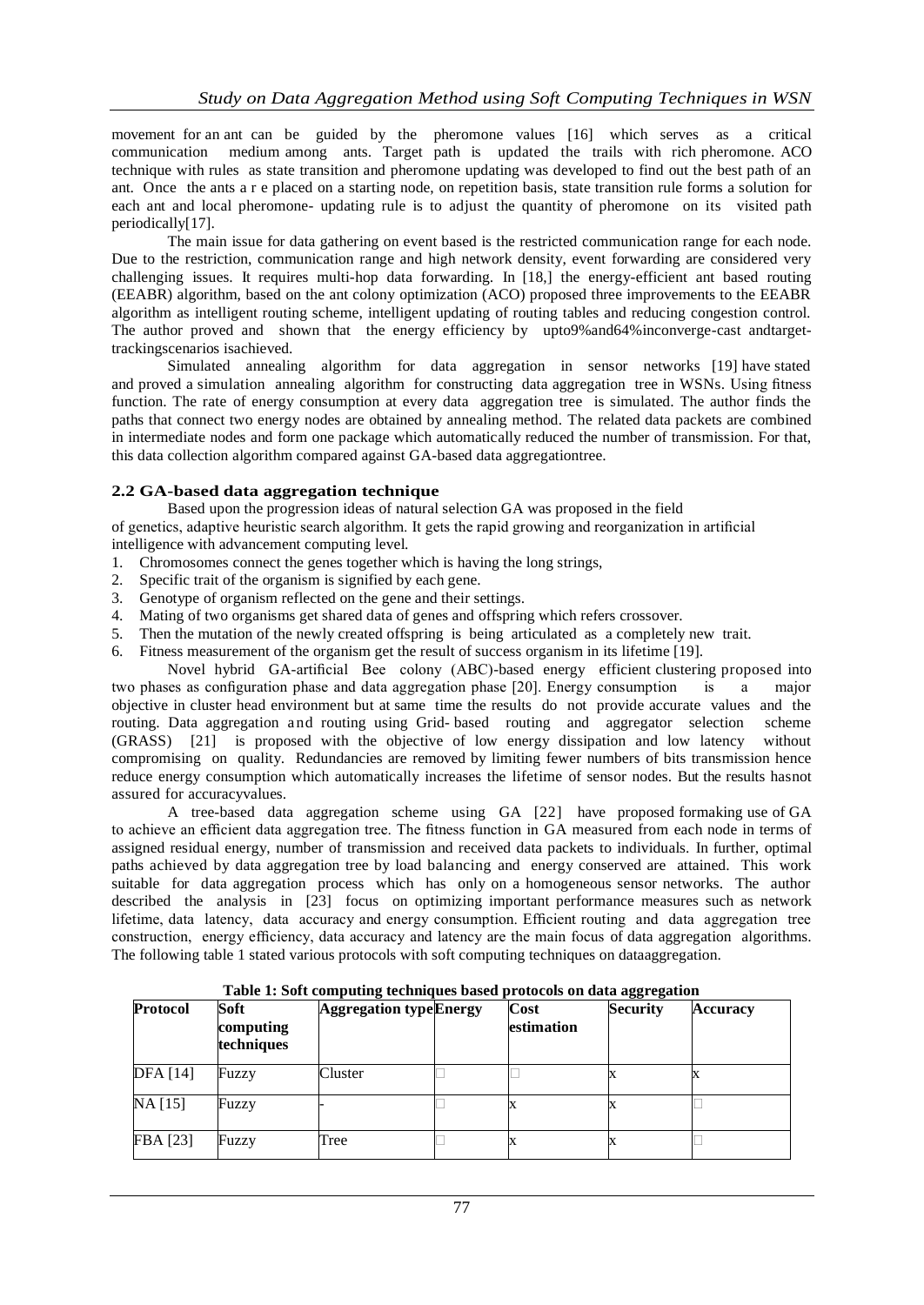| <b>MADFT</b>           | Swarm   | Tree    |  |  |  |
|------------------------|---------|---------|--|--|--|
| $[24]$                 |         |         |  |  |  |
| T-ANT<br>$[27]$        | Swarm   | Cluster |  |  |  |
| <b>ANTAR</b><br>$[25]$ | Swarm   | Tree    |  |  |  |
| GA-ABC<br>$[26]$       | Genetic | Cluster |  |  |  |
| <b>GRASS</b><br>$[20]$ | Genetic | Tree    |  |  |  |
| GA [21]                | Genetic | Tree    |  |  |  |

## **III. BENEfiTS OF USING SOFT COMPUTING TECHNIQUES IN DATA AGGREGATION**

The soft computing paradigms are encompasses it performance by the techniques asartificial neural networks (ANN), genetic algorithms (GA), fuzzy logic models and particle swarm techniques. The accuracy of the aggregation by considering the parameters such as path length, link quality, energy level of node, quality neighbor node selectionon designing multi-path routing algorithm. An optimized problem solving technique are used for efficient aggregation process with above mentioned parameters. Antcolonyoptimization (ACO), Distributed computing, self- organization and positive feedback comprises the characteristics of the ACO algorithm. This kind of approaches in m o d e r n communication networks customs ACO algorithm for route searching and route maintenance table[13].

## **IV. CONCLUSION**

In this paper, the data aggregation using soft computing techniques has benefited and additionally instigated some issues because of the soft computing techniques in data aggregation has been reviewed. A complete overview a b o u t the parameters as energy consumption, cost reduction, accuracy, number of transmission and security is provided here. The soft computing techniques used in data aggregation using the swarm, fuzzy, neural and genetic has been studied in this paper. The merits and demerits of these aggregation techniques are summarized in order to articulate the performance of approaches. Most of the aggregation techniques deliberate only the energy conserving manner. Finally, the discussion is taken in to concluding that a new technique need to be developed for improving aggregation ratio, reducing topology maintenance cost and latency and better coverage using the fuzzy and swarm AI techniques and it should deliver increased energy conservation in efficient manner.

#### **REFERENCES**

- [1] Mohamed K. Watfa and SeshCommuri. "An Energy Efficient Approach to Dynamic Coverage in WirelessSensorNetworks".InJournal of Networks 1(4)(2006).
- [2] Khin Thanda Soe. "Increasing Lifetime of Target Tracking Wireless Sensor Networks". World Academy of Science. In Engineering and Technology42 (2008).
- [3] J. Heidemann et al. "Building Efficient Wireless Sensor Networks with Low-Level Naming". In: 18th ACM Symposium on Operating Systems Principles.(Oct.21-24,2001).
- [4] M.Umadevi and Dr.M.Devapriya." Perceptions on Data Aggregation in Wireless Sensor Network". In: International Journal of Advance Foundation and Research in Computer2(7)(2015)
- [5] Zhao, J., Erdogan, A., Arslan, T. "A Novel Application Specific Network Protocol for Wireless SensorNetworks". In: IEEE Int. Symp. on Circuits and Systems (2005) (ISCAS'05)5894–5897.
- [6] Patil, N., Patil, P. "Data Aggregation in Wireless Sensor Network". In: IEEE Int. Conf. on Computational Intelligence and Computing Research.(2010).
- [7] Watfa, M., Daher, W., Azar, H. " A Sensor Network Data Aggregation Technique". In Int. J. Comput. Theory Eng. (1) 19–26 (2009).
- [8] Yao Lu, Jianping Chen, IoanComsa, Pierre Kuonen and Beat Hirsbrunner." Construction of Data Aggregation tree for Multi-objectives in Wireless Sensor Networks through Jump Particle Swarm Optimization". In: 18 International Conference on Knowledge-Based and Intelligent Information & Engineering Systems(2014).
- [9] Rashmi Ranjan Rout, Soumya K. Ghosh. "Adaptive Data Aggregation and Energy Efficiency Using Network Coding in a Clustered Wireless Sensor Network: An Analytical Approach". In Computer Communications (40), 65–75. (2014).